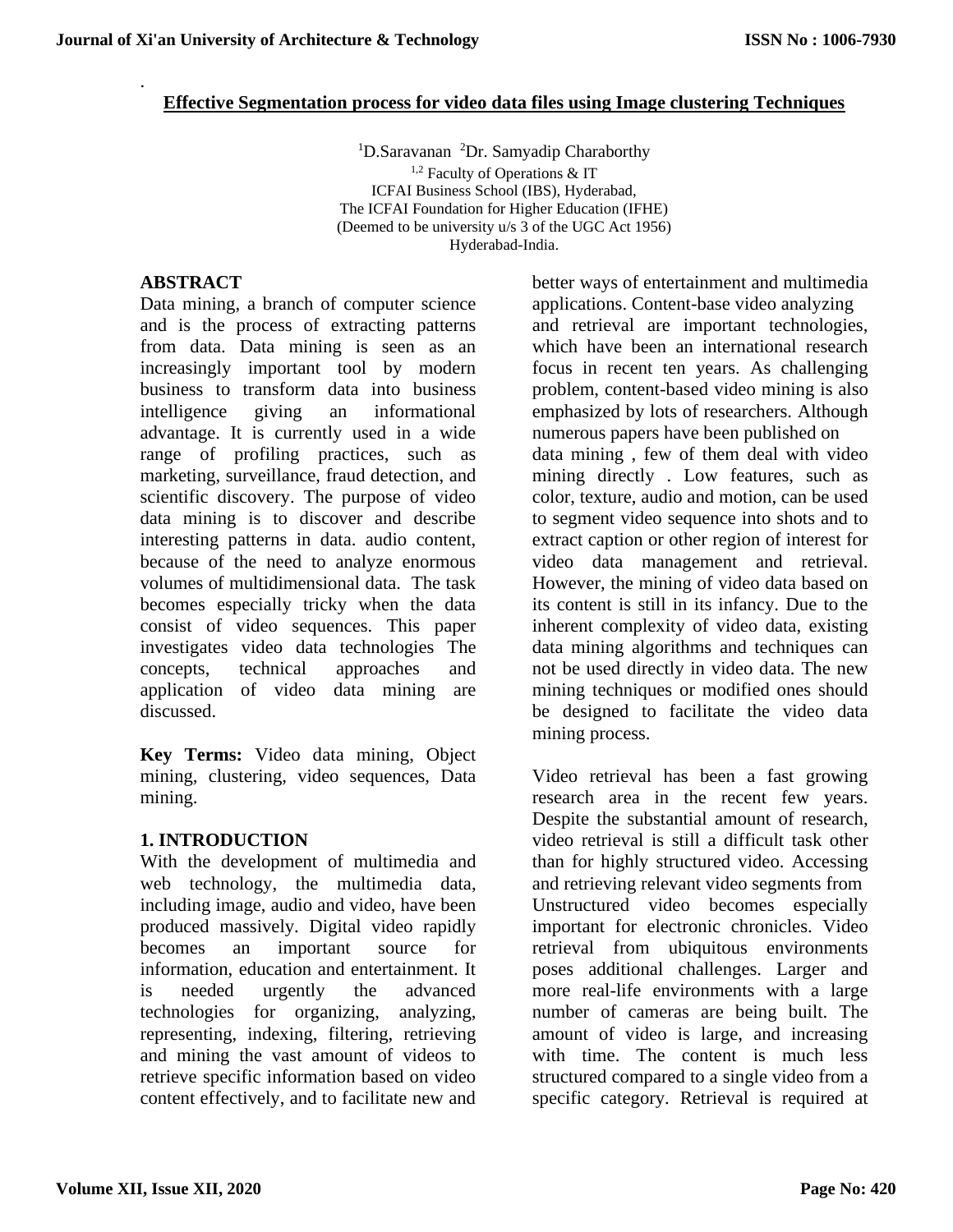multiple levels of granularity, not merely as a summary. One difficult task in video retrieval from ubiquitous environments is to retrieve video that corresponds to a particular person, or event. Switching between videos from multiple cameras to show a particular person, we call *video handover*, is challenging. Given the large amount of image data and the current state of the art of image processing algorithms, it is evident that video retrieval based solely on image data is a difficult task. Therefore it is desirable to make use of supplementary data from other sensors for easier retrieval.

### **2. IMPRESSIONS OF VIDEO MINING**

After the concepts and approaches of data mining melt into multimedia, literatures about multimedia data mining are published gradually. E.g., medic image mining, typhoon image mining , mining cinematic knowledge , multimedia data mining for traffic video sequences. Some research organizations of video mining .Based on our investigation, to date, the following organizations have done deeper work on video mining.

**(1) DIMACS Workshop.** DIMACSI play a national leadership role in the development, application and dissemination of the inteiTelated fields of discrete mathematics and theoretical computer science. Most participants considered video mining as sophisticated video understanding techniques for fast and efficient contentbased analysis of video streams.

**(2) MIERL-**. The researchers consider the video mining problem in the light of existing data mining techniques [12]. Their approaches to video mining are to think of it as "blind" or content-adaptive processing that relies as little as possible on a priori knowledge. The processes of video mining are first to extract the features of video

content, and then use adaptively constimicted statistical models of usual events to discover unusual audio-visual pattems.

(3) Computer & Information Science Department of Temple University3. They think video mining is extracting information from video data using image and video processing techniques. E.g.: detecting special events, finding the similar video clips. They hold a curriculum named video process and mining from 2003, which talking about objects detection, tracking, events recognition and video content analysis [13].

(4) DVMMlab4 of Columbia University. They give attention to mining periodic patterns from semantic video events from 2001. They think video patterns are multilevel, from features to events, which can be discovered by using hierarchical hidden Markov models, cluster- or statistical methods..

## **3. NECESSITIES OF A VIDEO MINING STRUCTURE**

The following requirements for a video mining system:

I . It should be unsupervised.

2. It should not have any assumptions about the data.

3 It should uncover interesting events

Note that requirements 2 and 3 are somewhat contradictory, since the notion of "interesting" is subjective, and highly dependent on knowledge of the content. We therefore relax requirement *2* by aiming for having as few assumptions as possible. The range between purely unsupervised and purely supervised techniques can be thought of as a continuum that goes from the general *to* the particular. Our aim is to find out how few assumptions we can make about the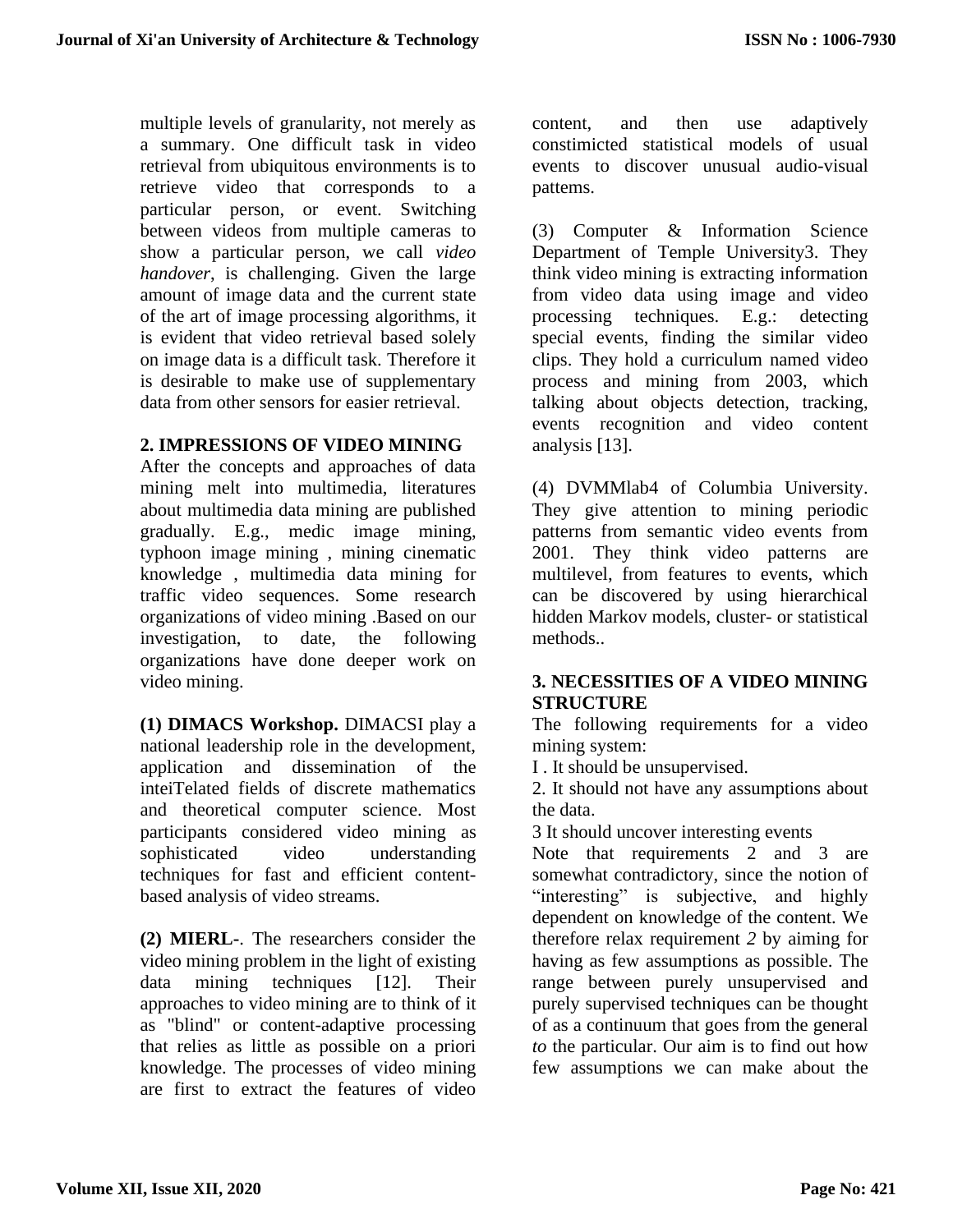content without detecting events that are too general to be meaningful.

### **4 ASSOCIATED EFFORT IN VIDEO DATA MINING**

There exists a fair amount of research on video retrieval, most of the work deals with specific content. Examples are sports video summarization and analysis of news . Most of the existing works use audio or text as a supplementary input for retrieval. Life log video captured by a wearable camera has been dealt with by using supplementary context information. Context such as location, motion, time etc. is used for retrieval.



Figure 1. Proposed Architecture for Video segmentation process.

#### **4.1 VIDEO PREPROCESSING**

To apply existing data mining techniques on video data, one of the most important steps is to transform video from non relational data into a relational data set. To facilitate this goal, we adopt a series of algorithms to explore audio and visual cues. We start with a raw video sequence and output symbolic sequences that indicate where and what types of cues appear in the video.

#### **4.2. VIDEO SHOT DETECTION AND CLASSIFICATION**

Physical video shots that are implicitly related to content changes among frames are widely used in various video database systems To support shot-based video content access, we have developed a shot cut detection technique, which uses color features in each frame to characterize content changes among frames. The boundaries of shots are then determined by a threshold that is adjusted adaptively by using a small window (30 frames in our current work). After shot segmentation, we try to classify each shot into two categories: court and non court. We first cluster visually Similar shots into groups and then use the dominant color to identify groups which consist of court field shots because the court field in most sports can be described by one distinct dominant color

### 4**.3 SEARCHES FOR SIMILAR VIDEOS**

The goal of the search step is to find videos with content similar to that in the query, such that the words associated with the search results inform the original video. Video search is a well-studied topic, and the performance of the annotation will advance as video search improves. Most existing video search systems rely on some combination of transcript, key frame, and concept detection similarities. This paper proves that using current search algorithms, mining of the search results can yield information useful for the original.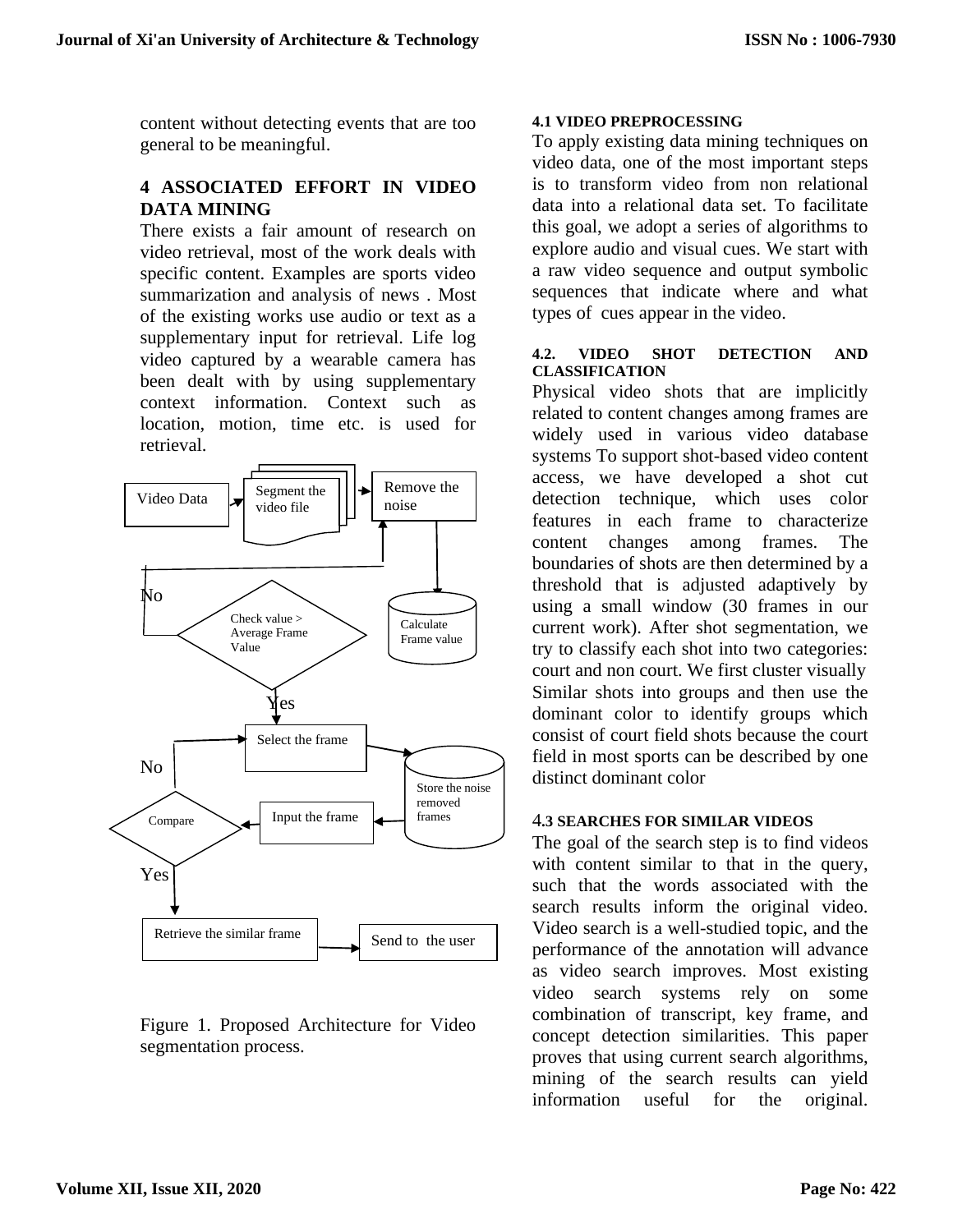Intuitively, it would seem the algorithm is robust to significant noise as irrelevant search results will all be different while relevant results will share commonalities that are extracted in the mining step. However, experiments presented in this paper will reveal that this expectation is true only to a limited extent, as the irrelevant search results are not random noise but are correlated in some way. The search performed in this paper has several different modalities, based on image, text, concepts, and combinations of those modalities..

1. Image alone, where global image features rank shots. This modality is also called query by example, or QBE.

2. Text alone, where ASR/MT transcripts rank shots.

3. Concepts alone, where scores from SVM models for 39 TRECVID concepts rank shots.

4. Average fusion of text and image modalities.

5. Linear fusion of text and concept modalities.

6. Average fusion of text, image, and concept modalities.

### **4.4 IMAGE SEGMENTATION:**

Segmentation refers to the process of partitioning a [digital image](http://en.wikipedia.org/wiki/Digital_image) into multiple [segments](http://en.wikipedia.org/wiki/Image_segment) [\(sets](http://en.wikipedia.org/wiki/Set_(mathematics)) of [pixels,](http://en.wikipedia.org/wiki/Pixel) also known as superpixels). The goal of segmentation is to simplify and/or change the representation of an image into something that is more meaningful and easier to analyze[.](http://en.wikipedia.org/wiki/Image_segmentation#cite_note-computervision-0#cite_note-computervision-0)<sup>[</sup> The result of image segmentation is a set of segments that collectively cover the entire image, or a set of [contours](http://en.wikipedia.org/wiki/Contour_line) extracted from the image (see [edge detection\)](http://en.wikipedia.org/wiki/Edge_detection). Each of the pixels in a region are similar with respect to some characteristic or computed property, such as [color,](http://en.wikipedia.org/wiki/Color) [intensity,](http://en.wikipedia.org/wiki/Luminous_intensity) or [texture.](http://en.wikipedia.org/wiki/Image_texture) [Adjacent](http://en.wikipedia.org/wiki/Adjacent) regions are significantly different with respect to the same characteristic The result of image segmentation is a set of segments that collectively cover the entire

image, or a set of [contours](http://en.wikipedia.org/wiki/Contour_line) extracted from the image (see [edge detection\)](http://en.wikipedia.org/wiki/Edge_detection). Each of the pixels in a region are similar with respect to some characteristic or computed property, such as [color,](http://en.wikipedia.org/wiki/Color) [intensity,](http://en.wikipedia.org/wiki/Luminous_intensity) or [texture.](http://en.wikipedia.org/wiki/Image_texture) [Adjacent](http://en.wikipedia.org/wiki/Adjacent) regions are significantly different with respect to the same characteristic.

### **5. EXPERIMENTAL OUTCOMES:**



Figure 2 Cartoon frame segmentation.



Figure 3Video song segmentation process

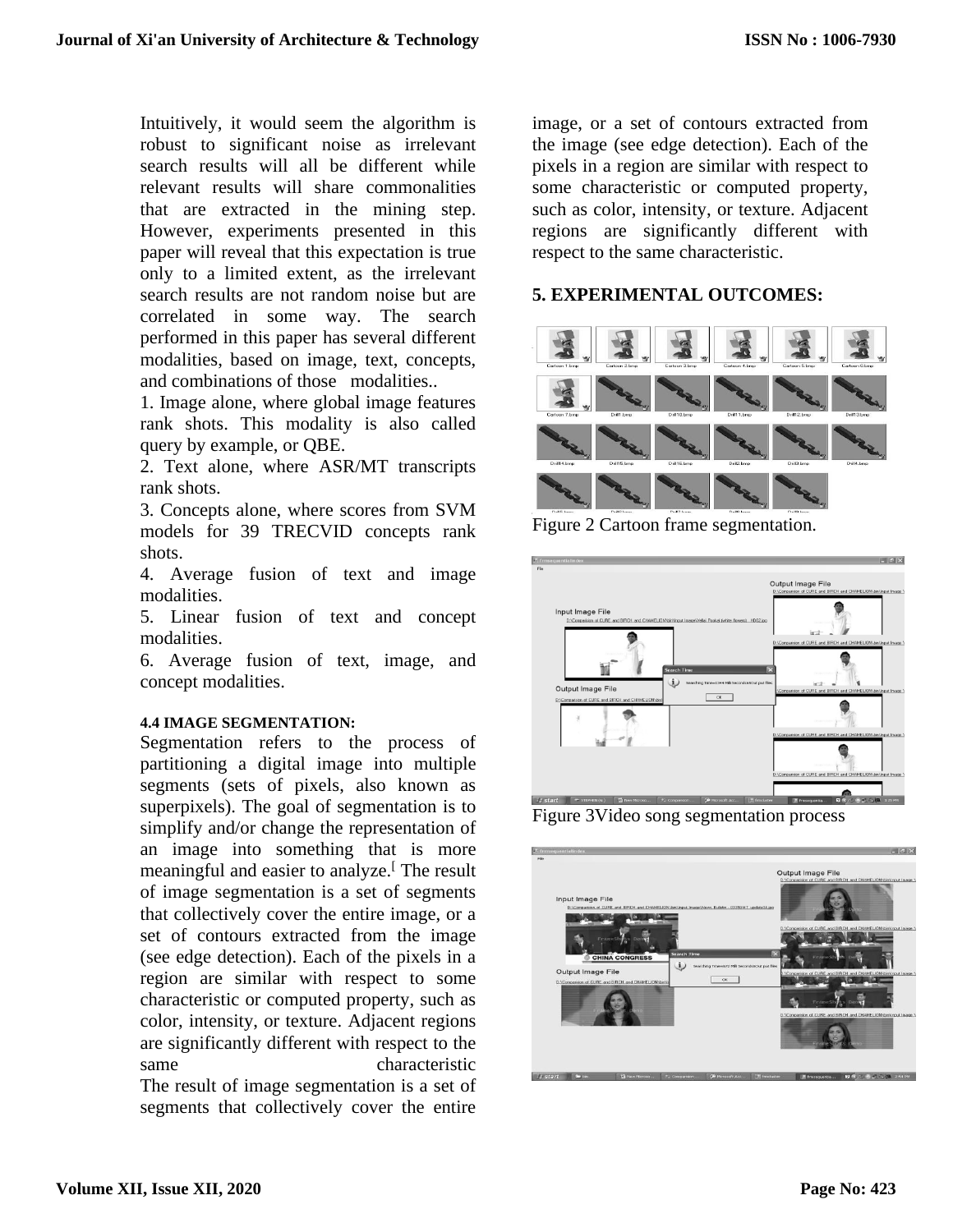Figure 4 News video semifermentation Table 1. Frame counts **Duplicate Elimination:** 

| Video    | Number   | Number | Duplicate      |
|----------|----------|--------|----------------|
| name     | of Input | of     | frames         |
|          | frames   | output | removed        |
|          |          | frames |                |
| Cartoon  | 5        |        | 2              |
| Graphics | 18       | 13     | 4              |
| Meeting  | 12       | 11     | $\overline{2}$ |
| Natural  | 14       | 10     | $\mathfrak{D}$ |
| Scene    |          |        |                |
| Song     | 15       | 11     |                |

| fname                                                                      | value    |
|----------------------------------------------------------------------------|----------|
| D:\Video1\Video Frame Comparision Using CURE Algorithm\bin\Frames \145.bmp | 17320874 |
| D:Wideo1Wideo Frame Comparision Using CURE Algorithm\bin\Frames \146.bmp   | 17964267 |
| D: Wideo1 Wideo Frame Comparision Using CURE Algorithm\bin\Frames \147.bmp | 18608012 |
| D:Wideo1Wideo Frame Comparision Using CURE Algorithm\bin\Frames \148.bmp   | 19007717 |
| D: Wideo1 Wideo Frame Comparision Using CURE Algorithm\bin\Frames \149.bmp | 19422327 |
| D:Wideo1Wideo Frame Comparision Using CURE Algorithm\bin\Frames \150.bmp   | 19898512 |
| D: Wideo1 Wideo Frame Comparision Using CURE Algorithm\bin\Frames \151.bmp | 20300463 |
| D:\Video1\Video Frame Comparision Using CURE Algorithm\bin\Frames \152.bmp | 20552418 |
| D:\Video1\Video Frame Comparision Using CURE Algorithm\bin\Frames \153.bmp | 21017728 |
| D:Wideo1Wideo Frame Comparision Using CURE Algorithm\bin\Frames \154.bmp   | 21313259 |
| D: Wideo1 Wideo Frame Comparision Using CURE Algorithm\bin\Frames \155.bmp | 21753461 |
| D:\Video1\Video Frame Comparision Using CURE Algorithm\bin\Frames \156.bmp | 22026854 |
| D: Wideo1 Wideo Frame Comparision Using CURE Algorithm\bin\Frames \157.bmp | 22240212 |
| D:\Video1\Video Frame Comparision Using CURE Algorithm\bin\Frames \158.bmp | 22205344 |
| D:Wideo1Wideo Frame Comparision Using CURE Algorithm\bin\Frames \159.bmp   | 22329771 |
|                                                                            | n        |

Figure 5. Frame Pixel calculation process



Figure 6. Performance Graph of Frame segmentation of various video files

### **6. APPLICATIONS**

Some of the practical applications of image segmentation are:

- 1. [Medical Imaging](http://en.wikipedia.org/wiki/Medical_Imaging)
- 2. Locate tumors and other pathologies
- 3. Measure tissue volumes
- 4. Computer-guided surgery
- 5. Diagnosis
- 6. Treatment planning
- 7. Study of anatomical structure
- 8. Locate objects in satellite images (roads, forests, etc.)
- 9. [Face recognition](http://en.wikipedia.org/wiki/Face_recognition)

10. [Fingerprint recognition](http://en.wikipedia.org/wiki/Fingerprint_recognition)

11. [Traffic control systems](http://en.wikipedia.org/w/index.php?title=Traffic_control_systems&action=edit&redlink=1)

12. [Brake light detection](http://en.wikipedia.org/w/index.php?title=Brake_light_detection&action=edit&redlink=1)

13. [Machine vision](http://en.wikipedia.org/wiki/Machine_vision)

14. [Agricultural Imaging-](http://en.wikipedia.org/w/index.php?title=Agricultural_Imaging-_crop_disease_detection&action=edit&redlink=1) crop disease [detection](http://en.wikipedia.org/w/index.php?title=Agricultural_Imaging-_crop_disease_detection&action=edit&redlink=1)

## 7. **CONCLUSIONS**

This paper attempts to give a clear concept for video mining. The feasible approaches and possible applications of video mining are discussed as well. We should point out that. The content status of video mining is very premature due to the non-structured nature of video data. Although the Research of video mining is at the elementary stage, many concepts and approaches are coming into being. Applications of video mining techniques are wide and promising. We believe that a lot of approaches and systems of video mining would appear and consummate continuously with further study.

### **8. REFERENCES**

[1]Arijon, D. (1976). *Grammar of the Film Language*. Hasting House Publishers, NY. Benitez, A. B., Rising, H., Jrgensen, C., Leonardi, R., Bugatti, A., Hasida, K., Mehrotra, R., Tekalp, A. M., Ekin, A., and Walker, T. (2002). Semantics of Multimedia in MPEG-7. In *IEEE International Conference on Image Processing*.

[2] Boreczky, J. S. andWilcox., L. D. (1997). A hiddenMarkov model framework for video segmentation using audio and image features. In *IEEE International*